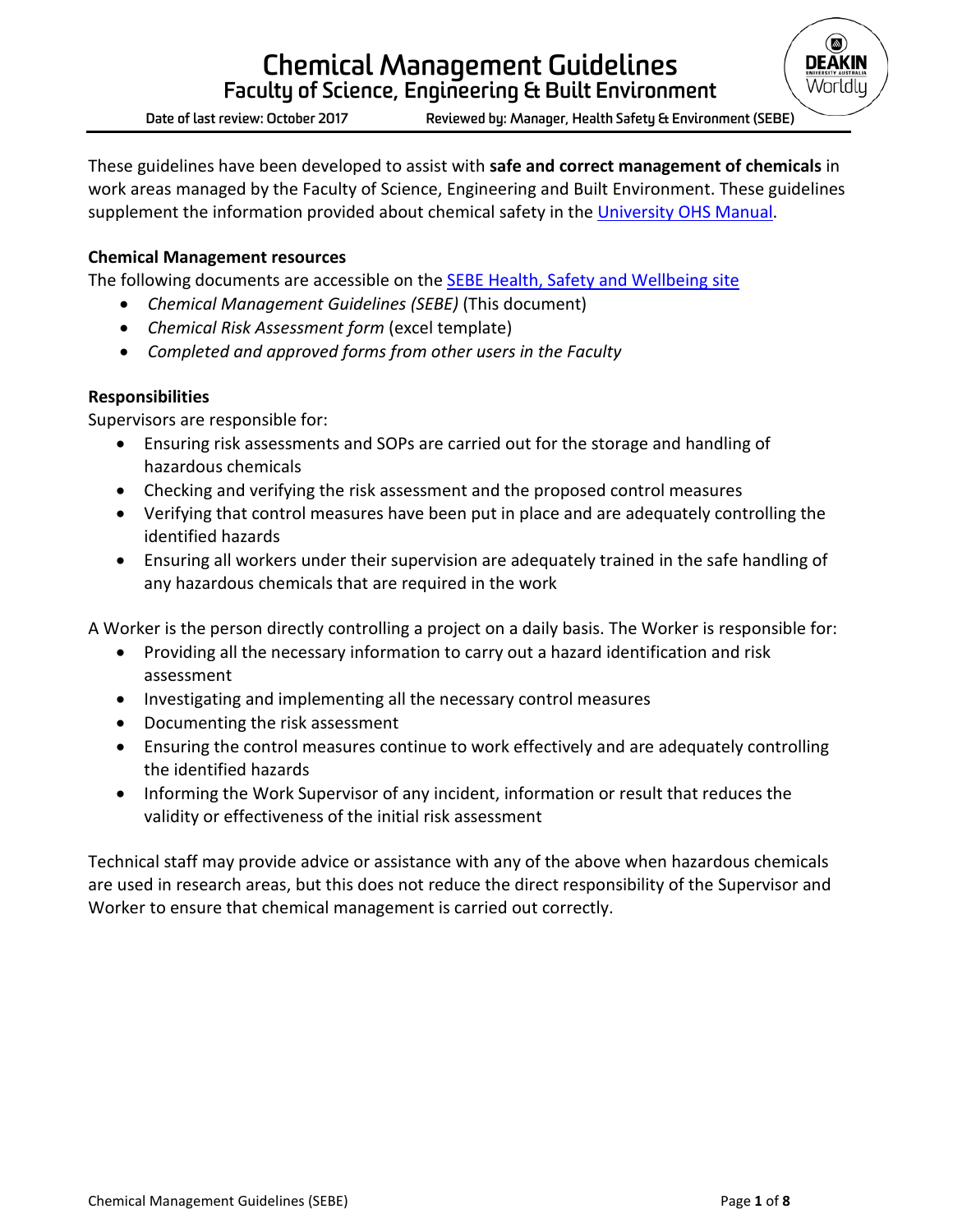## **Section 1 – SEBE Risk Category System**

#### **1.1 Banded category system**

The Faculty of Science, Engineering and Built Environment has devised a banded category system for hazardous substances, where they are allocated into Risk Category 3, 4 or 5 based on GHS phrases. You will find all listed GHS phrases with associated risk categories in Appendix 1 of these Guidelines or the second tab of Chemical Risk Assessment form.

#### **1.2 Assigning a chemical's risk category**

Risk category is determined by the highest category of GHS statement.

E.g. Ethanol (100%) = H225 (risk category 4) H319 (Risk category 3) Therefore it is classified as a risk category 4 chemical

## **1.3 How to find a chemical's GHS phrases**

GHS phrases can be found on SDS, but these can differ depending on the manufacturer. The most accurate source of GHS-phrases is the Hazardous Substances Information System (HSIS) maintained by Safe Work Australia. It is a valuable resource, accessed here:

<http://hcis.safeworkaustralia.gov.au/HazardousChemical>

#### **1.4 Safety Data Sheets**

The University subscribes to [Chemwatch,](http://www.deakin.edu.au/life-at-deakin/health-wellbeing-safety/occupational-health-and-safety/chemwatch) a third-party supplier of SDS. Chemwatch collects SDS from suppliers as well as providing a 'Chemwatch-version' SDS for most chemicals. Chemwatch also produce a one-page mini-SDS which covers information that would be needed at a glance. Chemwatch is available from any computer with a University IP address.

#### **1.5 Dilution of chemicals**

The dilution of a chemical can reduce the Risk Category. The GHS Guidelines Chapter 3 and 4 lists the cut-off levels where GHS phrases change to less- hazardous versions. A summary of these cutoff can also be found on the second tab of the Chemical RA form.

Note, currently no dilution tables provided for flammable liquid concentrations as GHS classification is based on cut-off points.

Consider different concentrations of sodium Oxalate

| 100%                  | 10%                              | 3%                        | 1%                                   | 0.5%                     |
|-----------------------|----------------------------------|---------------------------|--------------------------------------|--------------------------|
| 315, 318, 302,<br>312 | 315, 318                         | 318                       | 319                                  | $\overline{\phantom{a}}$ |
|                       | LD50<br>(1,500mg/kg)<br>302, 312 | LD50<br>(300mg/kg)<br>302 | LD50<br>(250mg/kg)<br>$\overline{a}$ |                          |

## **1.6 Chemicals classified under the GHS**

Victoria has agreed to adopt the GHS system of classification and labelling to be enforced by July 2017. GHS-classified chemicals have a H-phrase instead of R-phrase, which is used for risk banding. The risk categories of all H-phrases are listed in Appendix 1, or on the Chemical Risk Assessment form.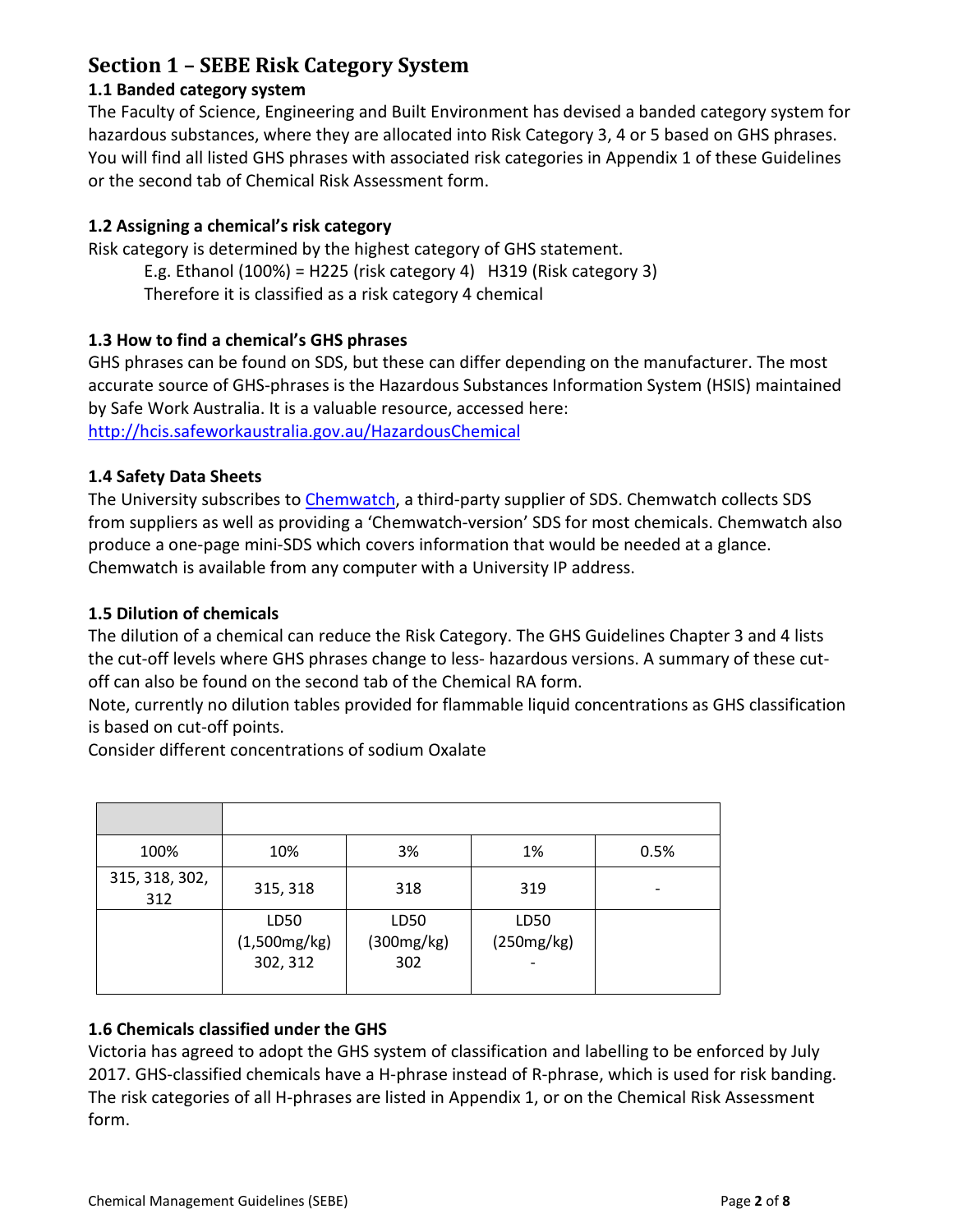# **Section 2- Requirements by Risk Category**

#### **2.1 Risk Category 3 chemicals**

Chemicals in Risk Category 3 are considered to be of low to moderate risk, when no control measures are used. When standard control measures are used the level of risk is lowered to an acceptable level. Controls include:

- General Laboratory or Workshop induction
- Adequate footwear (must be fully-enclosed, with no toes, heels or tops of feet showing; if working with concentrated acids the footwear should be relatively nonpermeable to allow time for removal in case of a spill)
- Use of a lab coat or gown
- Use of fume hood for flammable, toxic, corrosive or noxious materials
- Other PPE (e.g. disposable gloves, face mask) as appropriate for the material & task

When these control methods are used (as they should be in a normal lab situation), no further risk assessment is deemed necessary for Risk Category 3 chemicals. Access to Chemwatch (and knowing how to use it) within 5 minutes is considered to be an acceptable means of retrieving SDS.

#### **2.2 Risk Category 4 and 5 chemicals**

Chemicals within Risk Category 4 or 5 are considered to be of moderate to high risk, when no control measures are used. Additional control measures may be required on top of those identified for Risk Category 3 chemicals to lower risk, and must be identified by way of a written risk assessment.

If suitable, a risk assessment may be written to cover a group of chemicals (e.g. dangerous goods class 4.3 *Dangerous When Wet* chemicals). When writing a risk assessment, the manufacturer's SDS or Chemwatch SDS must be consulted.

A printed SDS must be held within the work area for Risk Category 4 or 5 chemicals. It can either be the manufacturer's SDS, Chemwatch SDS or Chemwatch mini-SDS (the latter are colour-coded and provide a one page summary of information that would be required in an emergency). SDS are valid for 5 years from the date they are written, after this period a new SDS must be obtained.

#### **2.3 Risk assessment process**

The Faculty's Chemical Risk Assessment SOP template should be used for completing risk assessments of all chemicals and can be found on the SEBE Health Safety and Wellbeing site.

Chemical Risk Assessment Template sections:

1) General information

2) SDS information – available on the SDS.

For parent or concentrated chemical

3) Risk Category Assessment – Information about hazard phrases and the associated risk category.

4) Preventative Control Measures – directly linked to the hazard phrases listed in Section 3.

If Chemical is identified as a Category 4 or 5, users must also complete:

5) Emergency Response Procedures – Identify exposure routes and how to manage spills.

6) Storage Requirements

7) Waste disposal methods - particularly important if the chemical has an environmental effect (Hazard statement H400-420). For these chemicals refer to the SDS for correct disposal methods, and specify in this section precisely how waste will be disposed of.

## Safe working practices

8) Task to be performed – briefly describe how you will be using the chemical ie making a solution

9) Work Practice Instructions – provide step by step instructions on how the chemical will be used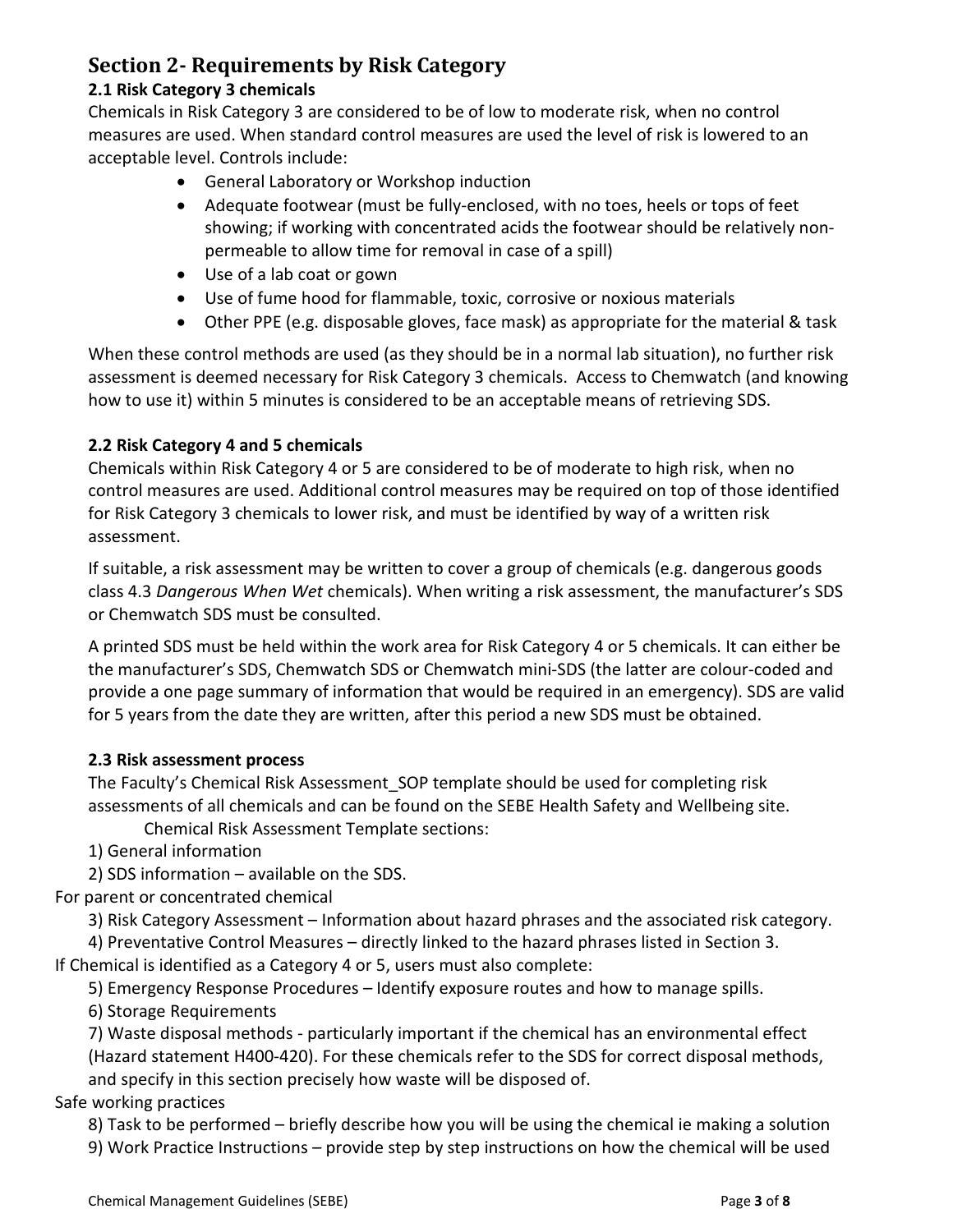- 10) Risk Category Assessment if chemical is to be diluted or solution made from a solid.
- 11) Hierarchy of controls considered
- 12) Risk rating after procedure Risk category of working solutions.

## **2.4 Higher-risk chemicals and SOPs**

Chemicals which are deemed to be of the highest risk should have an SOP written detailing the potential hazard, correct safe handling procedures and disposal procedures. SOPs should be minimal in length (1-2 pages) and displayed (or stored) near the work area. They should be used for training, and signed off by workers as a record of their training. Examples of higher risk chemicals that require an SOP are explosives, cyanides, benzene, hydrofluoric acid and osmium tetroxide.

A document library containing SOPs written for various tasks undertaken within the Faculty is available through SEBE Staff - Health Safety and Wellbeing site. It may be useful to check if there is a SOP written for a chemical that you are assessing, and use it as a starting point for your own document.

Contact the Faculty Manager, HSE (Matt Connolly) for advice if writing an SOP.

## **Section 3- General chemical management**

## **3.1 Chemical registers**

A register of all hazardous chemicals (both dangerous goods and hazardous substances) must be maintained in each lab or workshop and should be posted near the entrance. Lists should also be posted on the outside of chemical storage cabinets, fridges, cupboards, etc. of the items held within. Chemical registers are mandatory under OHS regulations and will be requested each year by the OHS Unit to compile a summary to be sent to WorkSafe Victoria.

## **3.2 Chemical labelling**

- Ensure all containers are correctly labelled:
	- o Paper labels must be used, do not write on glass with marker
	- o Include the full name of the chemical(s) not abbreviations
	- o Include GHS or equivalent dangerous goods diamond(s) if appropriate
	- o If a solution/mixture has been prepared, include the preparer's name and date of preparation
- All chemical containers must be dated both upon arrival at Deakin and upon opening

## **3.3 Chemical storage**

- Chemicals must be stored safely, so that incompatible materials are stored a minimum of 3m apart if they are not in chemical storage cabinets
- Solids and liquids should be kept separate
- Use trays as secondary containment so that if there is a spill/leak it does not spread too far
- Do not use the base of a chemical storage cabinet to store chemicals. This area is designed to collect spills from within the cabinet. Ensure the bottom shelf is installed.
- Store chemicals below 1.5m
- Do not store flammable substances in fridges -or freezers that have not been modified to be spark-proof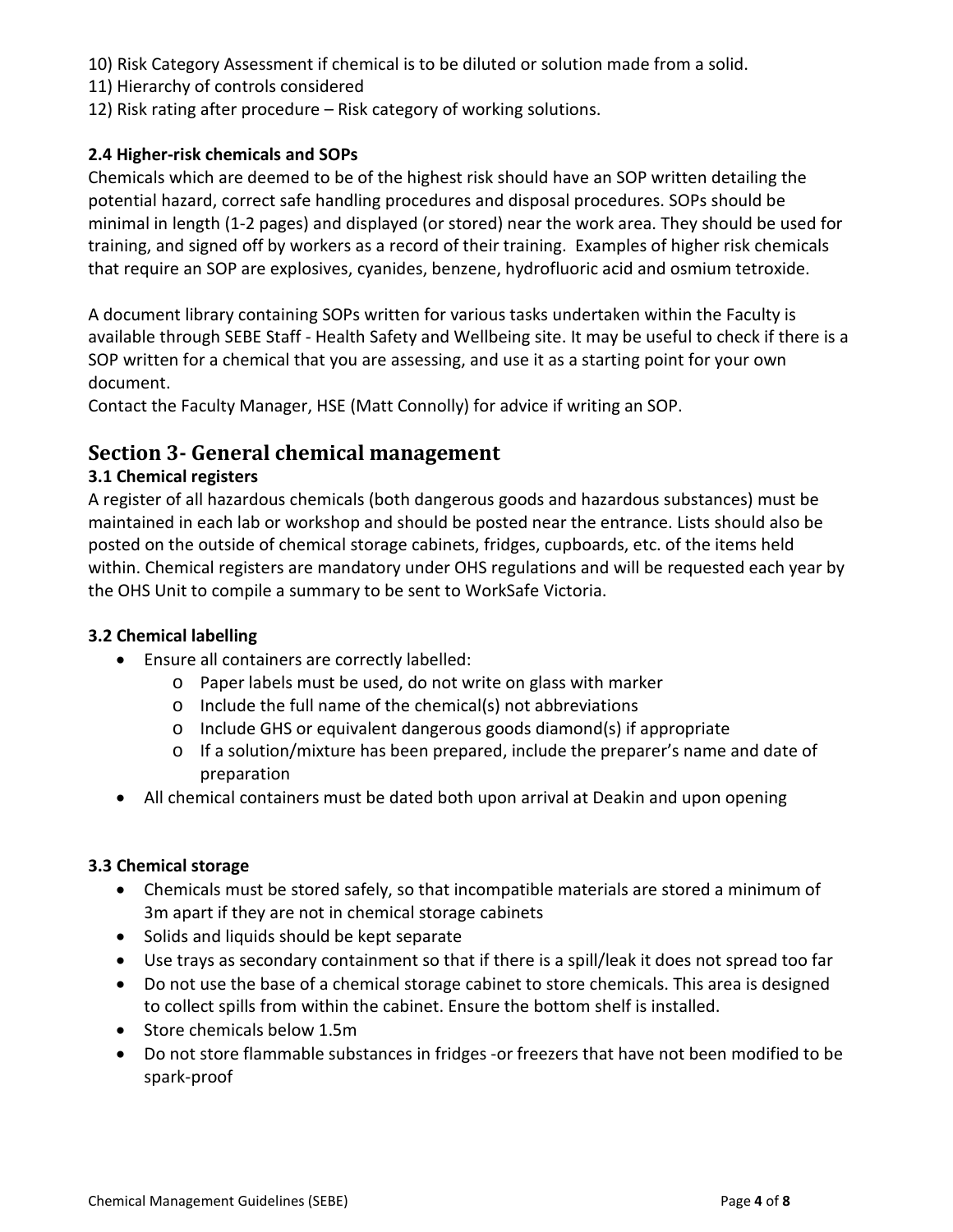#### **3.4 Limited quantities allowed per area**

According to AS/NZS2243.10:2004, there are maximum quantities of chemicals that are permitted in a laboratory other than in a chemical storage cabinet:

| <b>Dangerous Goods Class</b>                                                | Maximum per $50m^2$ (kg or L)                       | Maximum pack size (kg or L)    |  |  |  |
|-----------------------------------------------------------------------------|-----------------------------------------------------|--------------------------------|--|--|--|
| Class 3 primary or sub-risk                                                 | 10                                                  |                                |  |  |  |
| Class 4.1, 4.2, 4.3, 5.1 or 5.2                                             | 20 but less than 10 of any one class <sup>(1)</sup> | 10                             |  |  |  |
| Class 6.1                                                                   | Packing Group I= 10; Other= 50                      | Packing Group I= 10; Other= 50 |  |  |  |
| Class 8                                                                     | 20 for liquids, 50 for solids                       | 20                             |  |  |  |
| Hazardous substances                                                        |                                                     | 5 for liquids, 20 for solids   |  |  |  |
| Note (1)- for Class 5.1 it is the total amount of active ingredient present |                                                     |                                |  |  |  |

## **3.5 Special groups of chemicals**

1) **Peroxide-formers:** Chemicals assigned hazard statement AUH019 (or risk phrase R19) may form explosive peroxides so they **must be identified and properly managed**, which includes:

- A system for identifying peroxide-forming chemicals
- Labelling with date of arrival and date of opening
- Testing every 3-6 months for the formation of peroxides (record test results on the chemical container)

- Disposal if: unopened from manufacturer within 18 months; open and testing has not been carried out for 12 months; or open and unlabelled with date of arrival or testing

See the [Peroxide forming chemicals information sheet](https://www.deakin.edu.au/__data/assets/pdf_file/0018/2012436/Peroxide-forming-compounds-information-sheet.pdf)

2) **Hypochlorites:** Chemicals containing hypochlorites (e.g. bleach) will degrade over time so that there is less available chlorine in solution. Hypochlorite solutions **must** be dated upon arrival and either tested for available chlorine every 6 months, or disposed of and new stock used. Mark test results on the chemical container.

3) **Scheduled poisons:** Poisons that are scheduled 4, 7, 8 or 9 must be listed in a Poisons Control Plan and have special storage and use requirements. See the technical manager in your area for more information.

4) **Human carcinogens:** See [Deakin carcinogen management guidelines](http://www.deakin.edu.au/__data/assets/pdf_file/0009/228591/carcinogens-guidelines.pdf)

5) **High-consequence dangerous goods & drug pre-cursors:** See [High Consequence Dangerous Goods](http://www.deakin.edu.au/life-at-deakin/health-wellbeing-safety/occupational-health-and-safety/ohs-manual/chemical-safety)

## **Section 4- Ordering and Waste Disposal**

## **4.1 Obtaining chemicals**

All hazardous chemicals must be obtained through the purchase order system (not with corporate credit cards). Any chemicals obtained outside of the purchase order system, and brought onto University premises, must be included on all laboratory documentation including any relevant manifests and chemical registers.

Procurement process:

- 1. Obtain an SDS, and determine the Risk Category based upon the GHS phrases
- 2. Complete a risk assessment if chemical is in Risk Category 4 or 5
- 3. Complete a purchase order and forward it along with the SDS to purchasing staff in your work area. Attach the risk assessment if it is a Risk Category 4 or 5 chemical
- 4. You must include on the purchase order if the chemical is a scheduled 4, 7, 8, or 9 poison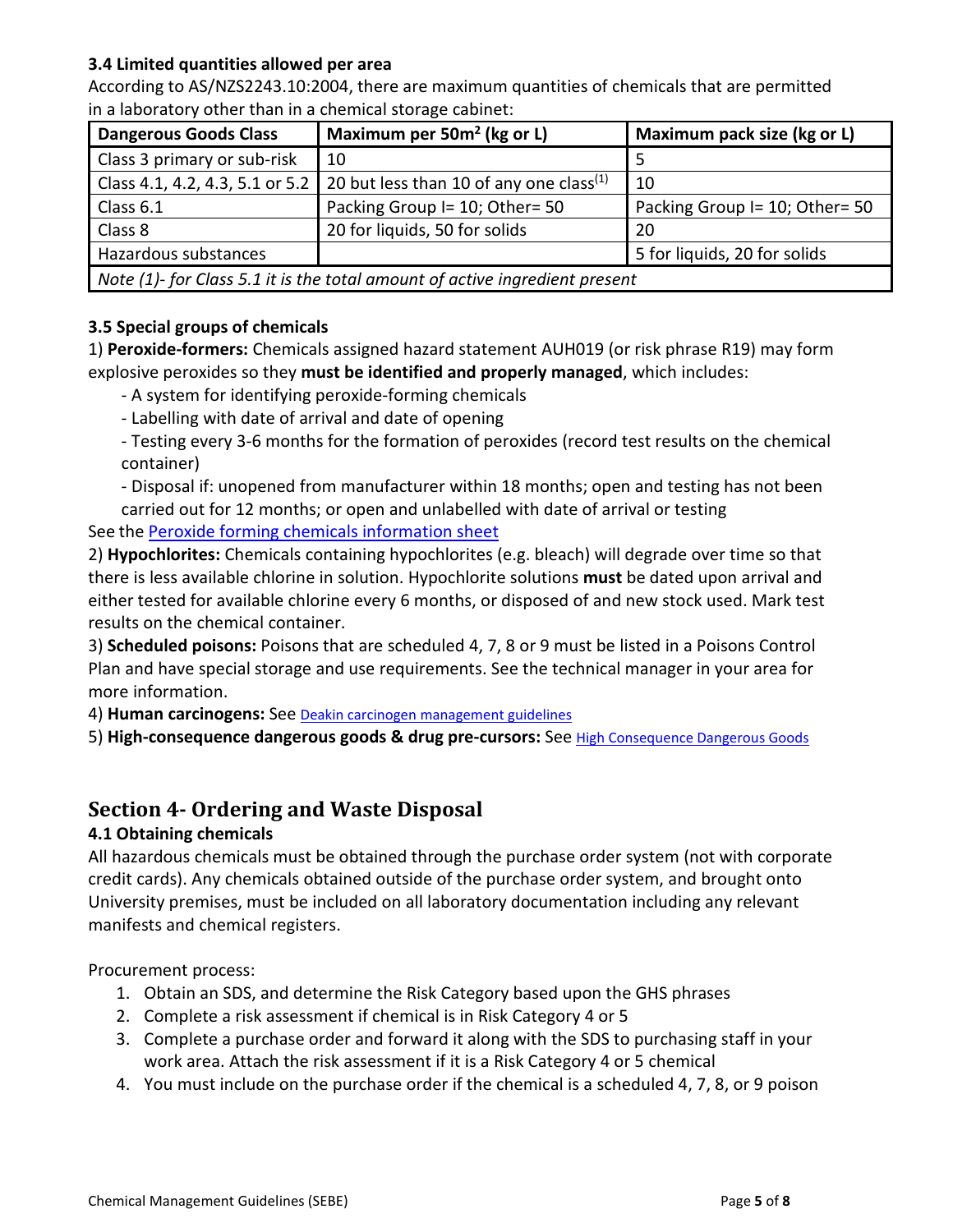#### **4.2 Waste management**

Chemical waste must be treated in the same manner as any other chemical-

- Packaging must be sturdy and sufficient for the material it holds
- Labelling must include the full name of the chemical(s) in the waste
- A dangerous goods diamond must be displayed if applicable
- Do not mix incompatible wastes in a single container
- Dangerous goods classes must be kept separate
- Keep quantities to a minimum in fume-hoods and on work benches. Waste counts in the total amount of chemical that is allowed to be held outside a chemical storage cabinet

All hazardous chemical waste must comply with the waste management guidelines described above. Chemical waste procedures by campus:

**Waurn Ponds-** Waste can be taken to the LES inwards/outwards goods store (ka2.124) during store operating hours.

**Burwood-** Waste can be taken to the external chemical stores, clearly-labelled with DG symbol and PG number and the Laboratory Manager notified. The Laboratory Manager will organise annual or biannual clearance of waste through a registered waste disposal company ie Chemsal or

**Warrnambool-** Chemical wastes will be collected annually (Oct) by Technical Officer for professional disposal. Alternatively contact the Technical Officer for an appropriate storage location until annual disposal.

## **Section 5- Summary**

#### **5.1 Chemical management requirements**

- **1)** A **register of all hazardous chemicals** within each work area must be maintained, posted and made available when requested.
- **2)** A printed **SDS must be available** for all hazardous chemicals in Risk Category 4 or 5. All workers must know how to access SDS using Chemwatch.
- **3)** A written **risk assessment** must be completed for all hazardous chemicals in Risk Category 4 or 5.
- **4)** An **SOP** must be completed for the highest risk of chemicals (the list in Section 2.4 is not allinclusive).
- **5)** All chemicals must be labelled and stored safely and correctly, within limits described in section 3.4.